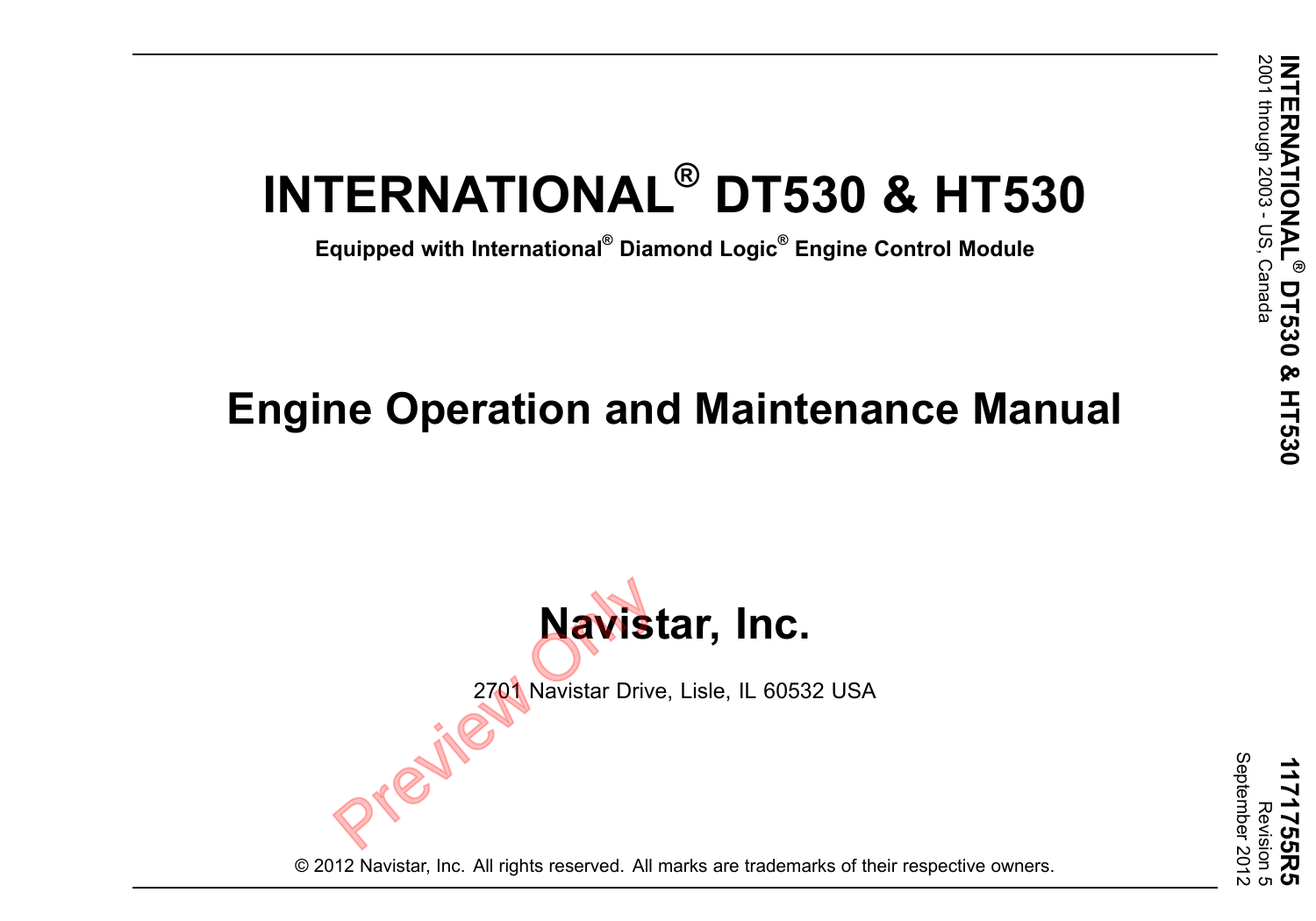## **IMPORTANT**

The information, specifications, and illustrations contained in this manual are based on data that was current at the time of publication. Navistar, Inc. reserves the right to make changes and/or improvements at any time without notification, liability, or without applying those changes or improvements to vehicles previously manufactured and/or sold.

## **NOTICE**

Be advised that this motor vehicle may be equipped with computer / recording devices. Their function is to allow an authorized individual to download data or information relating to the operation or performance of this vehicle.

The stored data or information may be neither downloaded nor retrieved except by the vehicle's registered owner, or, in the alternative, by another individual or entity authorized by the registered owner, (e.g., International Dealer) who may need this data or information to properly service or diagnose this vehicle for repair or following an accident.

Any access to this information without the owner's consent may be in violation of law and may subject that person or entity to criminal penalties.

Orleifew C

# **CALIFORNIA**

# **Proposition 65 Warning**

Diesel engine exhaust and some of its constituents are known to the State of California to cause cancer, birth defects, and other reproductive harm.

Battery posts, terminals and related accessories contain lead and lead compounds, chemicals known to the State of California to cause cancer and reproductive harm.

Wash hands after handling.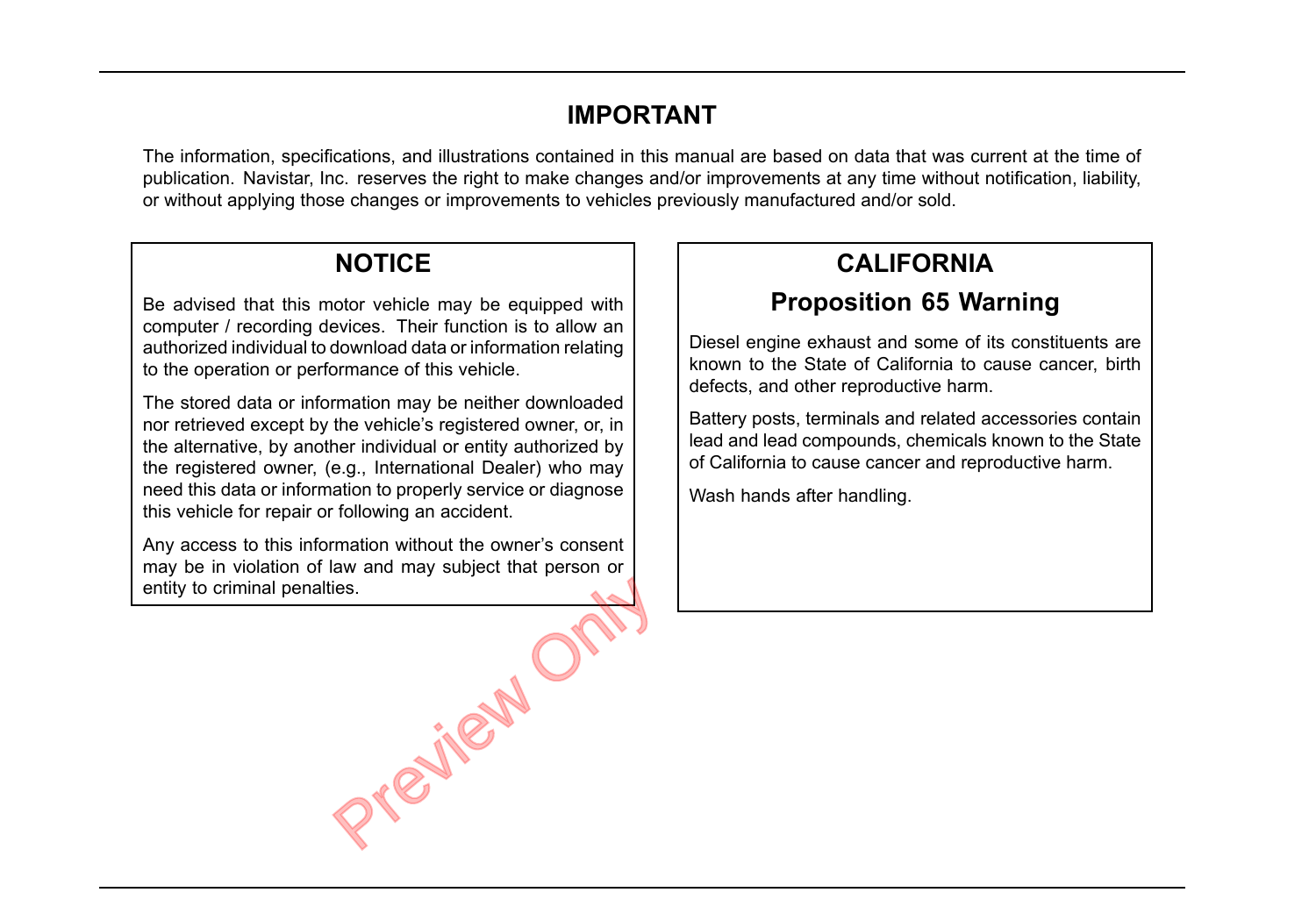#### **INTRODUCTION**

#### **SECTION 1 – GENERAL INFORMATION**

#### **SECTION 2 – ENGINE SYSTEMS**

#### **SECTION 3 – WARRANTY INFORMATION**

| $SECIION Z = ENGINE STSI EMS$           |  |
|-----------------------------------------|--|
|                                         |  |
|                                         |  |
| <b>SECTION 3 - WARRANTY INFORMATION</b> |  |
|                                         |  |
|                                         |  |
|                                         |  |
|                                         |  |
|                                         |  |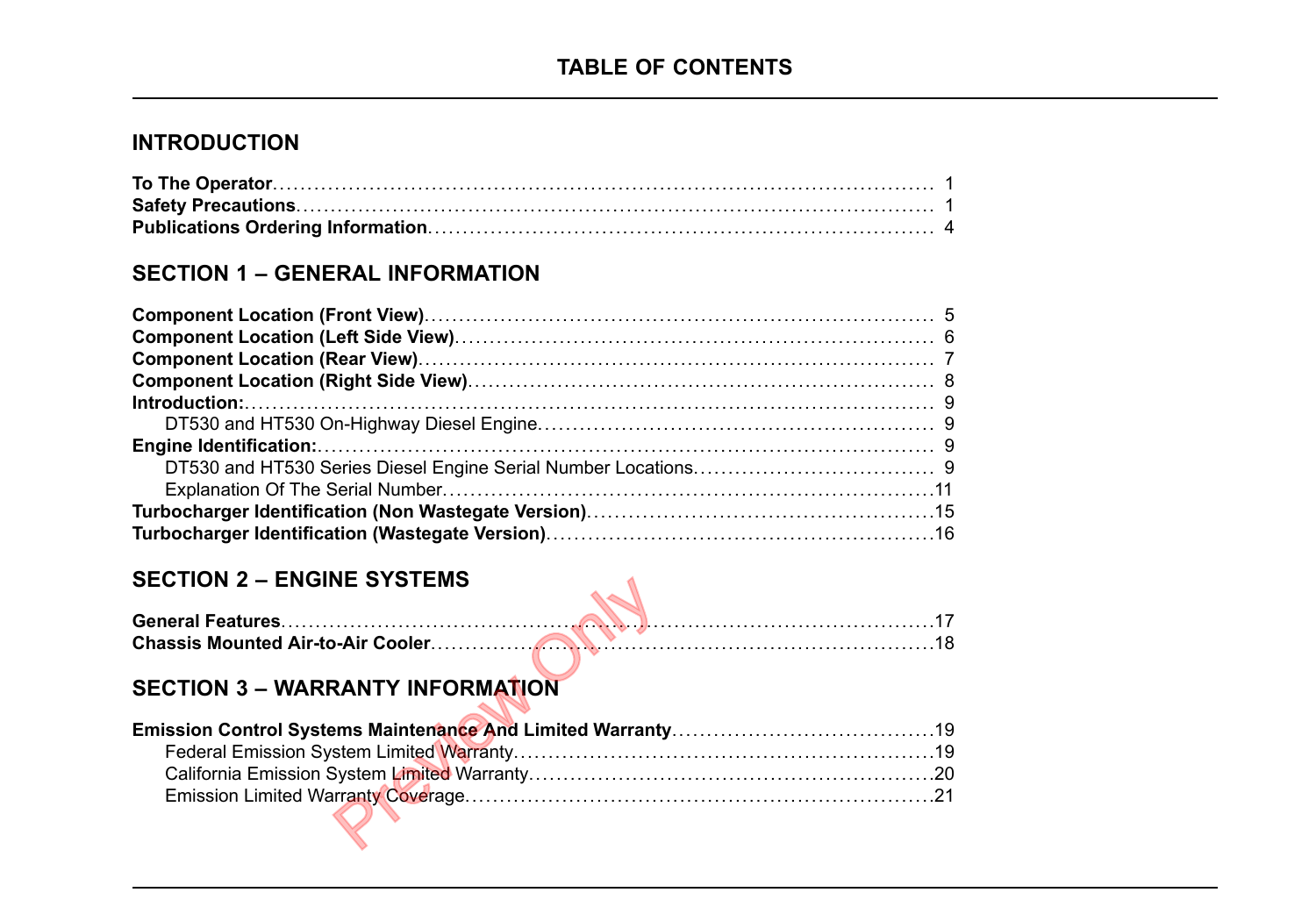|--|--|

#### **SECTION 4 - INSTRUMENTS AND INDICATORS**

#### **SECTION 5 - OPERATION**

| Starting The Engine Below -12°C (10°F) Ambient Temperature With Optional Ether Injector35 |  |
|-------------------------------------------------------------------------------------------|--|
|                                                                                           |  |
|                                                                                           |  |
|                                                                                           |  |
|                                                                                           |  |
|                                                                                           |  |
|                                                                                           |  |
|                                                                                           |  |
|                                                                                           |  |
|                                                                                           |  |
|                                                                                           |  |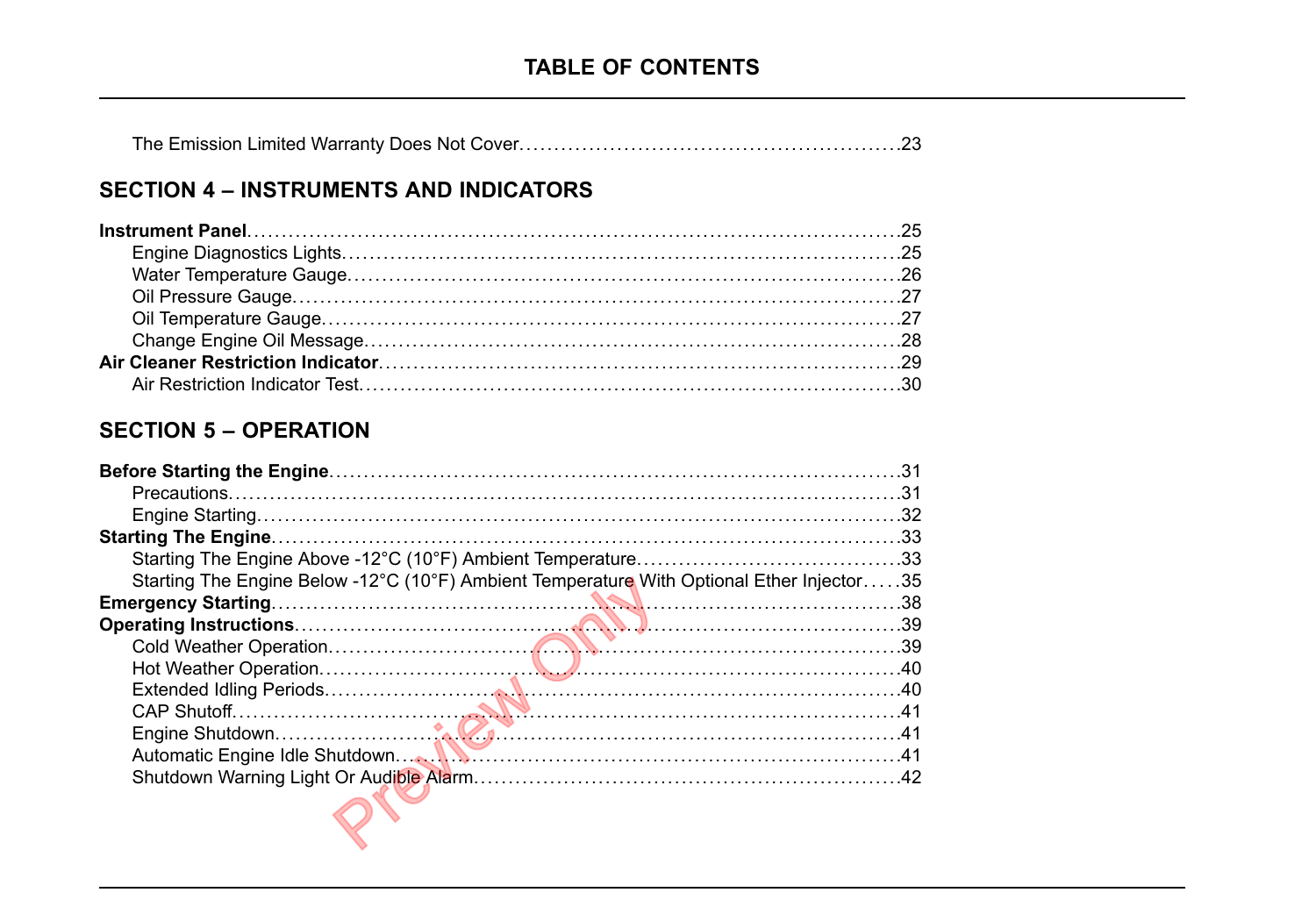#### **SECTION 6 – SPECIFICATIONS AND CAPACITIES**

| Maintaining Required Inhibitor Concentration (For Extended Life Antifreeze [Red In Color])51    |  |
|-------------------------------------------------------------------------------------------------|--|
| Coolant Testing For Inhibitor Concentration - (For Extended Life [Red] Coolants)51              |  |
| Cooling System Requirements - (For Conventional Coolant (Green or purple In Color)52            |  |
|                                                                                                 |  |
| Maintaining Required Conditioner Concentration (For Conventional Coolant [Green or              |  |
|                                                                                                 |  |
|                                                                                                 |  |
| Coolant Testing For Conditioner Concentration - (For Conventional [Green or Purple] Coolants)54 |  |
|                                                                                                 |  |
|                                                                                                 |  |
|                                                                                                 |  |
|                                                                                                 |  |
|                                                                                                 |  |
|                                                                                                 |  |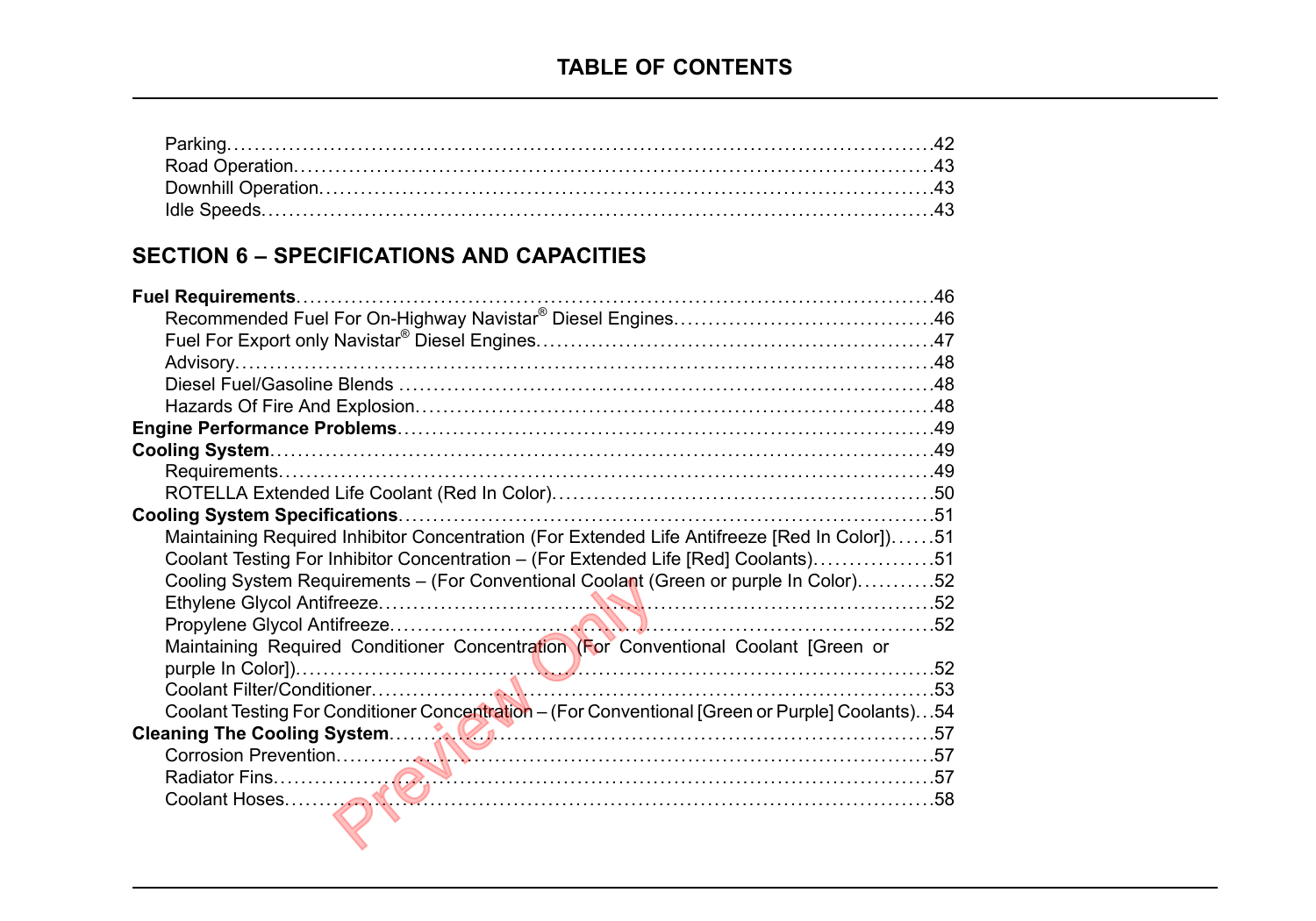| DT530 and HT530 Series Diesel Engine Crankcase Refill Capacities For Unit Without Front |  |
|-----------------------------------------------------------------------------------------|--|
|                                                                                         |  |
| DT530 and HT530 Series Diesel Engine Crankcase Refill Capacities For Unit With Front    |  |
|                                                                                         |  |
|                                                                                         |  |

#### **SECTION 7 – MAINTENANCE INSTRUCTIONS**

| Maintenance Operations - 7 through 10 Inspection Interval: Every 24,100 km (15,000 |  |
|------------------------------------------------------------------------------------|--|
| miles), 550 hours, 6 months or 2100 Gallons of Fuel; Whichever Occurs First71      |  |
|                                                                                    |  |
|                                                                                    |  |
|                                                                                    |  |
|                                                                                    |  |
|                                                                                    |  |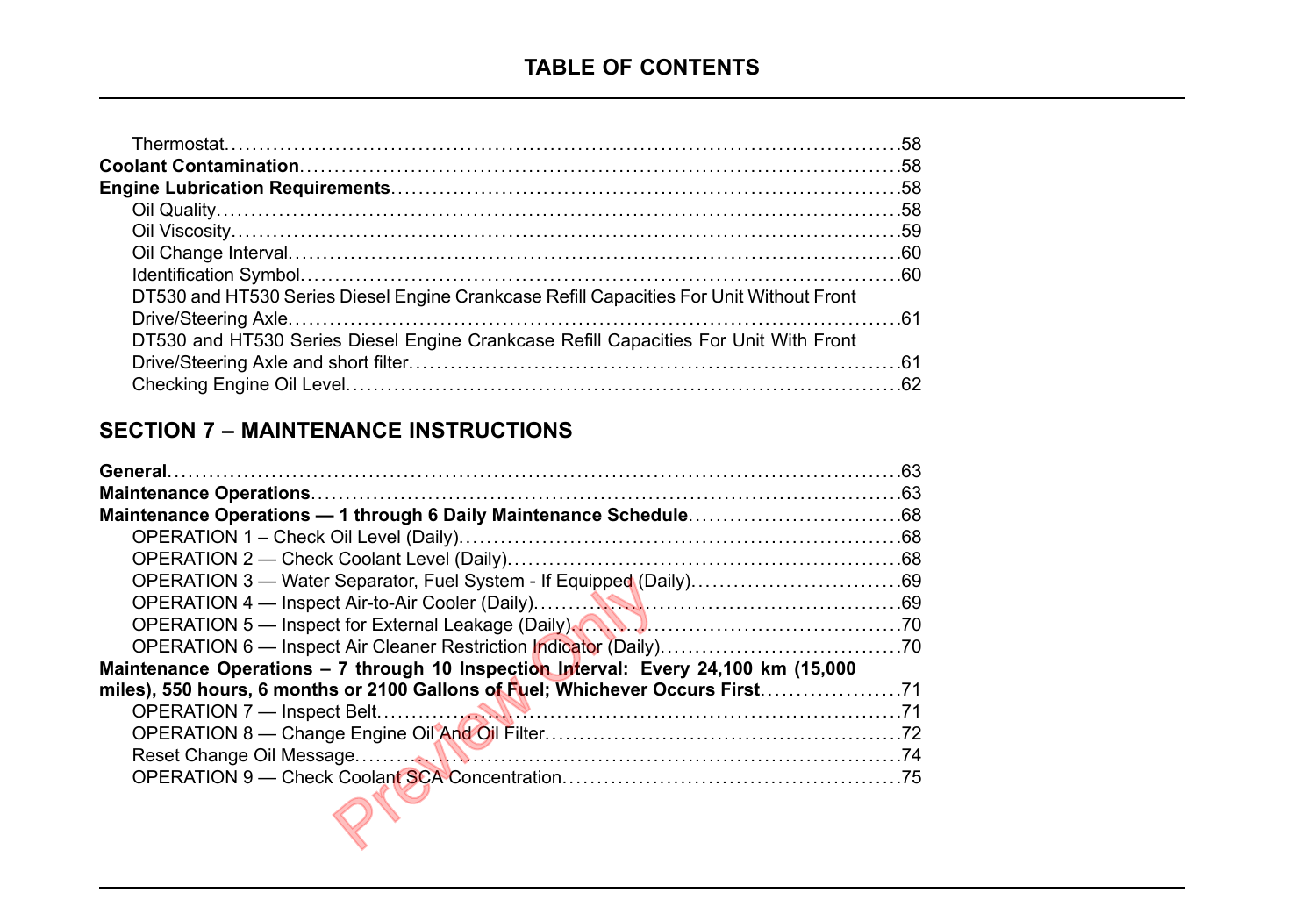|                                                                                          | . 75 |
|------------------------------------------------------------------------------------------|------|
| Maintenance Operations - 11 thru 12 Inspection Interval: Every 48,300 Km (30,000 miles), |      |
| 1,100 hours, 12 months or 4200 Gallons of Fuel; Whichever Occurs First                   |      |
|                                                                                          |      |
|                                                                                          |      |
|                                                                                          |      |
|                                                                                          |      |
| Maintenance Operation -13 Replacement Intervals Depend On Type of Coolant Used.          |      |
| Coolant Types Are Extended Life (Red In Color) and Conventional (Green or Purple In      |      |
|                                                                                          |      |
|                                                                                          |      |
|                                                                                          |      |
|                                                                                          |      |
| Maintenance Operation - 15 Inspection Interval: Every 193,100 Km (120,000 Miles), 5,000  |      |
|                                                                                          |      |
|                                                                                          |      |
|                                                                                          |      |
|                                                                                          |      |
| Maintenance Operations 17 And 18 Inspection Interval: Every 290,000 To 322,000 Km        |      |
|                                                                                          |      |
|                                                                                          |      |
|                                                                                          |      |
|                                                                                          |      |
|                                                                                          |      |
| Maintenance Operation - 20 Inspection Interval: Every 322,000 Km (200,000 Miles), 3,800  |      |
|                                                                                          |      |
|                                                                                          |      |
|                                                                                          |      |
|                                                                                          |      |
| Maintenance Operation - 21 Inspection Interval: Every 500,000 Km (300,000 Miles),        |      |
|                                                                                          | .88  |
|                                                                                          |      |
|                                                                                          |      |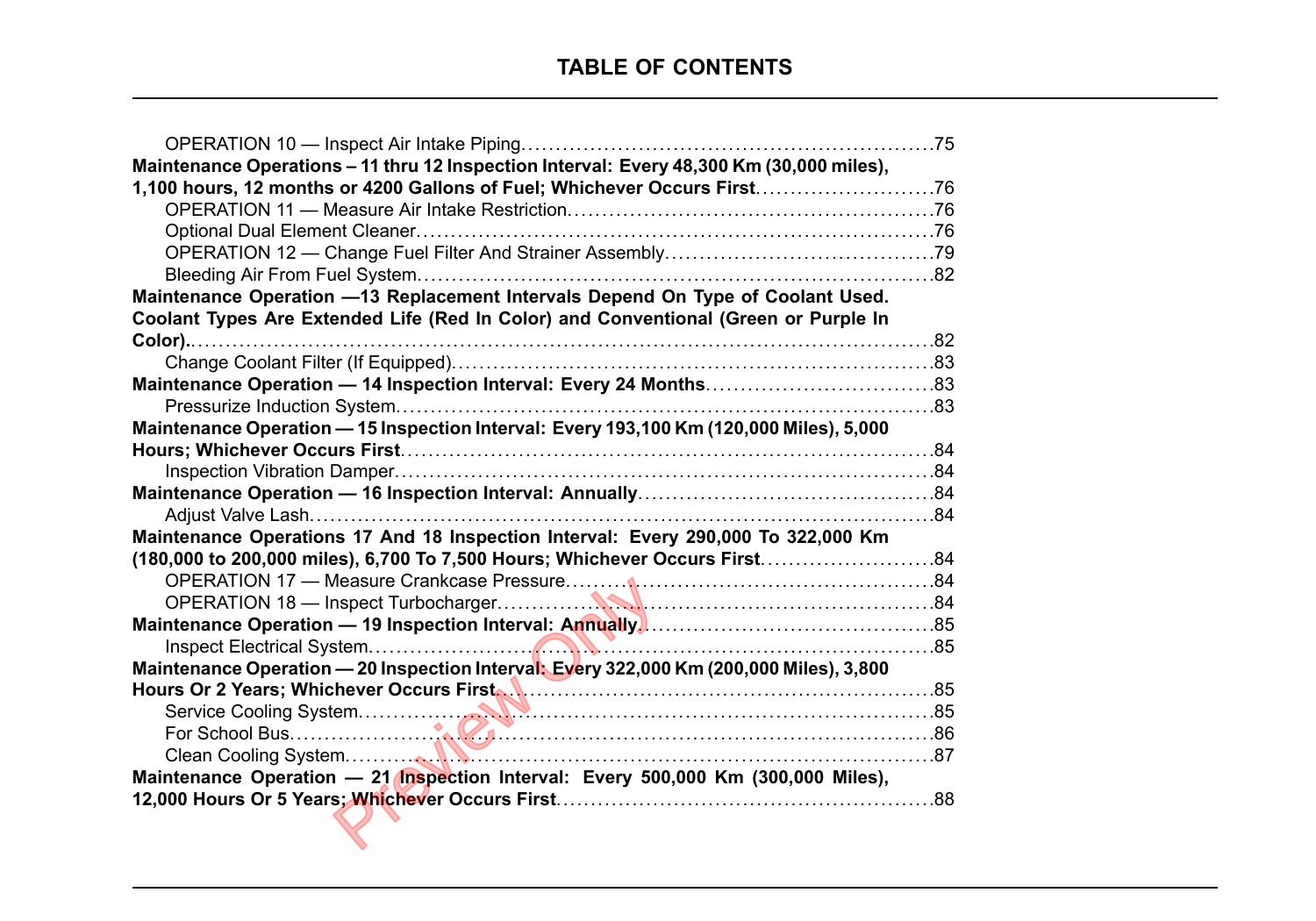| <b>SECTION 8 – SERVICE RECORDS</b>          |  |
|---------------------------------------------|--|
|                                             |  |
| <b>SECTION 9 - DAILY MAINTENANCE REPORT</b> |  |
|                                             |  |

Prejiew Only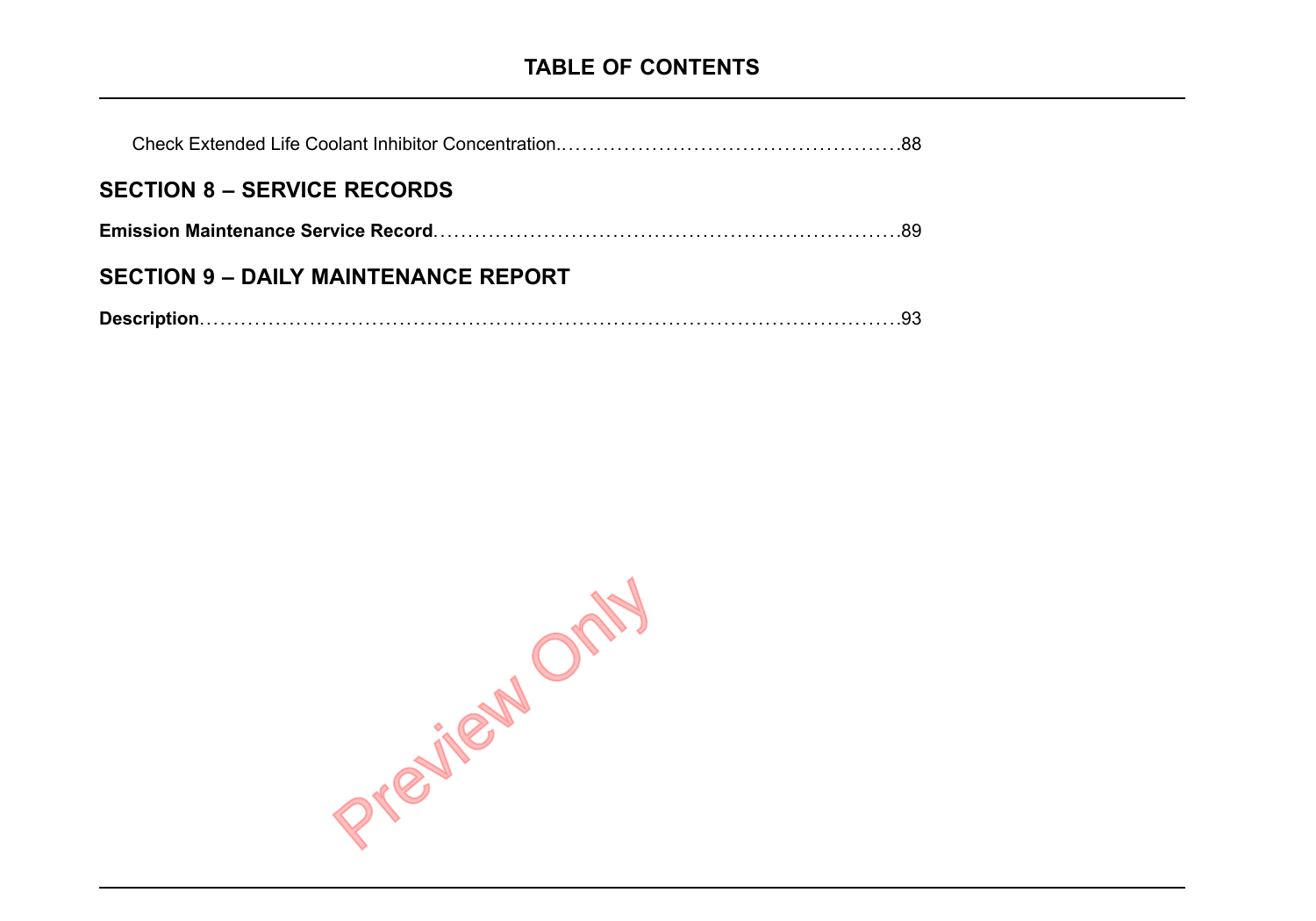#### **To The Operator**

#### **SAFETY TERMINOLOGY**

Three terms are used in this manual to stress your safety and safe operation of the engine: **Warning**, **Caution**, and **Note**.

**Warning**: Signals conditions, hazards, and unsafe practices that can cause injury or death.

**Caution**: Signals conditions and practices that can cause damage to the engine or vehicle.

**Note**: A note signals <sup>a</sup> key point or procedure that must be followed for correct, efficient engine operation.

Do not operate your vehicle until you are completely familiar with the contents of this manual. Always keep this manual in your vehicle for reference. If you sell the vehicle make sure the manual goes with it.

#### **Safety Precautions**

#### **A CAREFUL OPERATOR IS THE BEST INSURANCE AGAINST AN ACCIDENT.**

Wear proper safety equipment as required for the job. These may include: hard hat, safety shoes, ear protectors, reflective clothing, safety goggles and heavy gloves. FOR IS THE BEST INSURANCE<br>IT.<br>pment as required for the job. These<br>safety shoes, ear protectors, reflective<br>and heavy gloves.<br>ses.

Always wear safety glasses.

Be sure to wear safe work clothing and shoes. They should be well fitted and in good repair.

Do not wear rings, wrist watches, jewelry, loose or hanging apparel that can catch on moving parts causing serious injury.

Quick access to <sup>a</sup> **FIRST AID KIT** should be provided at all times.

It is recommended that <sup>a</sup> **FIRE EXTINGUISHER** be provided at an accessible location.

Provide proper ventilation when operating an engine in <sup>a</sup> closed area to remove deadly exhaust gases. Breathing of exhaust fumes may be fatal.

Keep engine exhaust system and exhaust manifolds clear of combustible material.

Be sure the operator's area is clean, organized and free of obstructions. Remove or secure all maintenance or personal items.

Be sure that everything is clear before starting the engine.

Engine should be operated or serviced only by those who are qualified, responsible and delegated to do so.

**CAUTION:** To avoid engine damage, do not use starting fluid.

Do not use an open flame as <sup>a</sup> light source to look for leaks or for inspection anywhere on the truck.